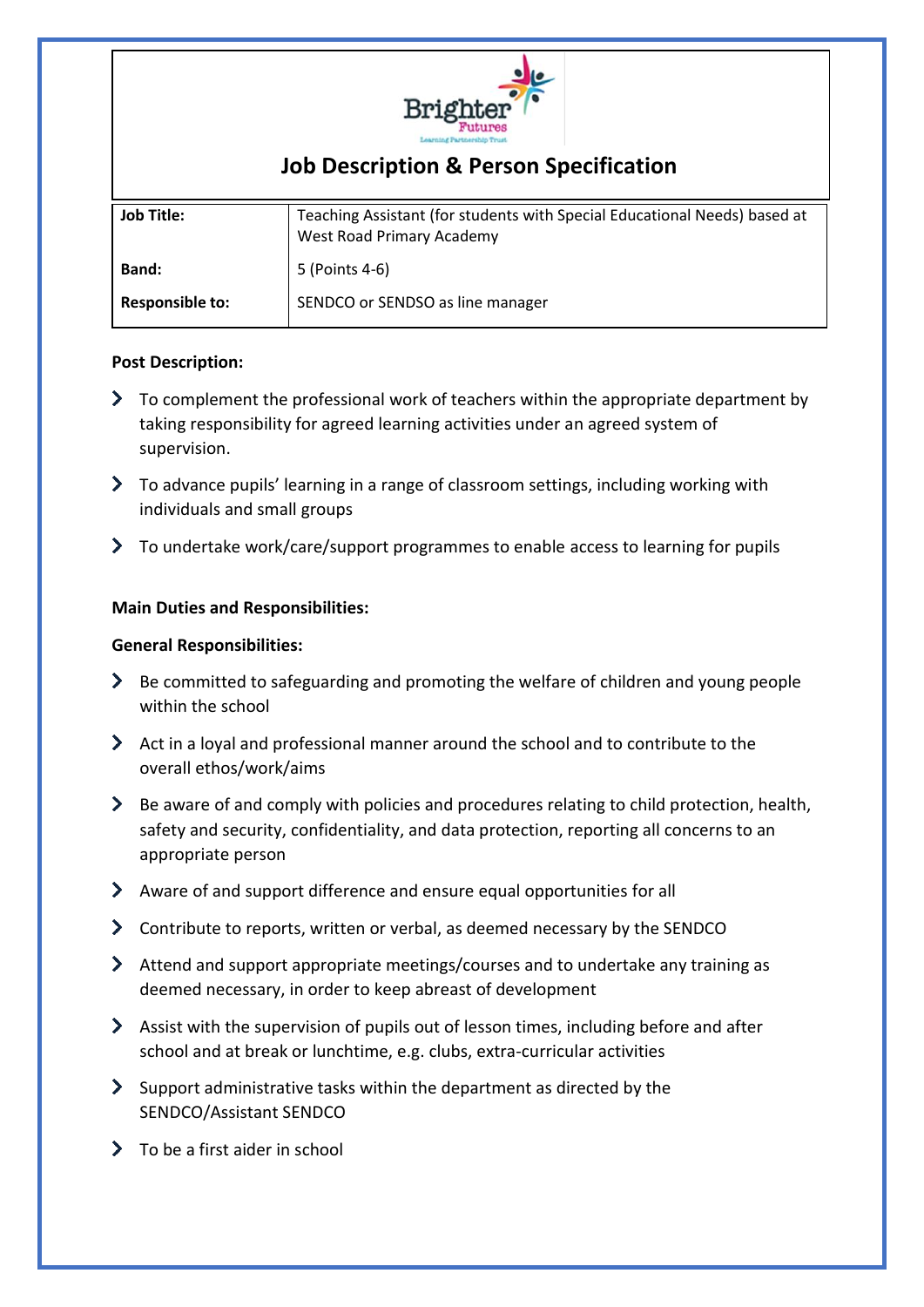# **Specific Responsibilities**

#### **Support for Pupils**

- $\triangleright$  Establish productive working relationships with pupils, acting as a role model and setting high expectations
- $\sum$  Support the implementation of Education Health care plans and SEND Support plans
- $\triangleright$  Provide information and advice to enable pupils to make choices about their own learning/behaviour/attendance
- $\triangleright$  Promote the inclusion and acceptance of all pupils within the classroom
- $\blacktriangleright$  Support pupils consistently whilst recognising and responding to their individual needs
- Encourage pupils to interact and work cooperatively with others and engage all pupils in activities
- Promote independence and employ strategies to recognise and reward achievement of self-reliance
- Use specialist skills/training/experience to support pupils
- $\blacktriangleright$  Support the supervision of pupils excluded from, or otherwise not working to, a normal timetable
- Challenge and motivate pupils, promote and reinforce self-esteem

# **Support for the Teacher**

- $\sum$  Support appropriate learning environment and resources
- $\blacktriangleright$  Within an agreed system of supervision, deliver challenging teaching and learning objectives and adjust lessons/work plans as appropriate
- **Provide objective and accurate feedback and reports as required on student** achievement, progress and other matters, ensuring the availability of appropriate evidence
- Support the recording of progress and achievement in lessons/activities
- $\triangleright$  Contribute to the implementation of appropriate behaviour management strategies
- $\triangleright$  Work within an established discipline policy to anticipate and manage behaviour constructively, promoting self-control and independence
- $\sum$  Invigilate exams/tests related to the specialist subject as required
- Adaptation of lesson resources as required
- $\geq$  Support the maintenance of purposeful, orderly and productive working environment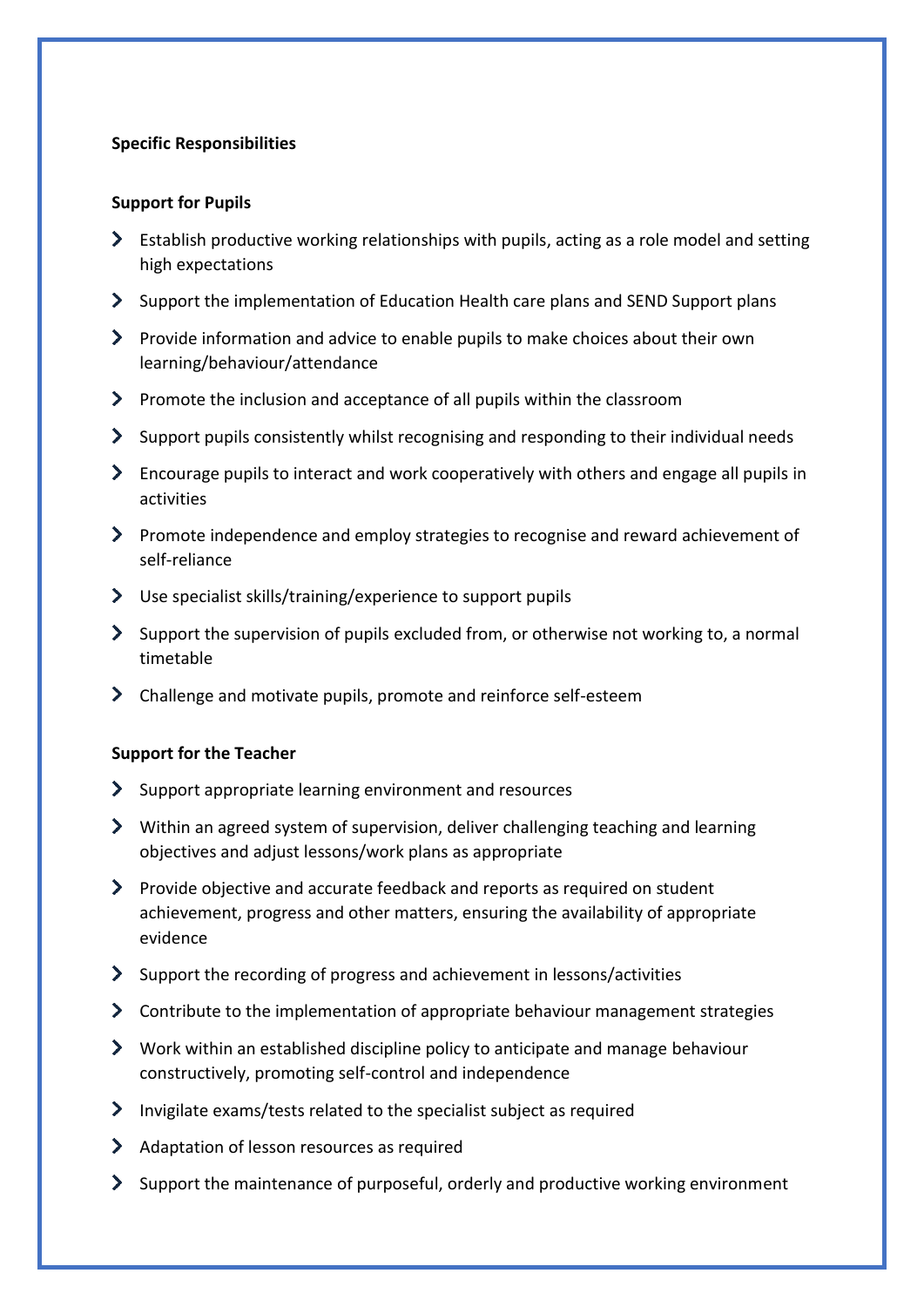- Promote the health and safety and good behaviour of pupils at all times
- Support pupils' access to learning using appropriate strategies, resources, etc.
- $\blacktriangleright$  Work with other staff in planning, evaluating and adjusting learning activities as appropriate
- Monitor and evaluate pupils' responses and progress against action plans through observation
- $\blacktriangleright$  Supporting the role of parents in pupils' learning and contribute to meetings with parents to provide constructive feedback on pupil progress/achievement, etc.
- Support constructive relationships with parents/carers, exchanging information, facilitating their support for their child

# **Support for the Curriculum**

- Deliver learning activities and national learning strategies to pupils within agreed system of supervision in specialist area and adjusting activities according to pupil responses/needs
- Select and adapt resources necessary to support learning activities, taking account of pupils' interests and language and cultural backgrounds
- Determine the need for, prepare and use specialist equipment, plans and resources to support pupils
- Implement agreed learning activities/teaching programmes, adjusting activities according to pupils' responses/needs

# **Essential and Desirable Requirements**

# **Experience:**

#### **Essential**

 $\sum$  Previous experience of working with children

# **Desirable**

- > Experience of ICT to support learning.
- > Previous experience of working a school environment
- $\sum$  Previous experience with children with special needs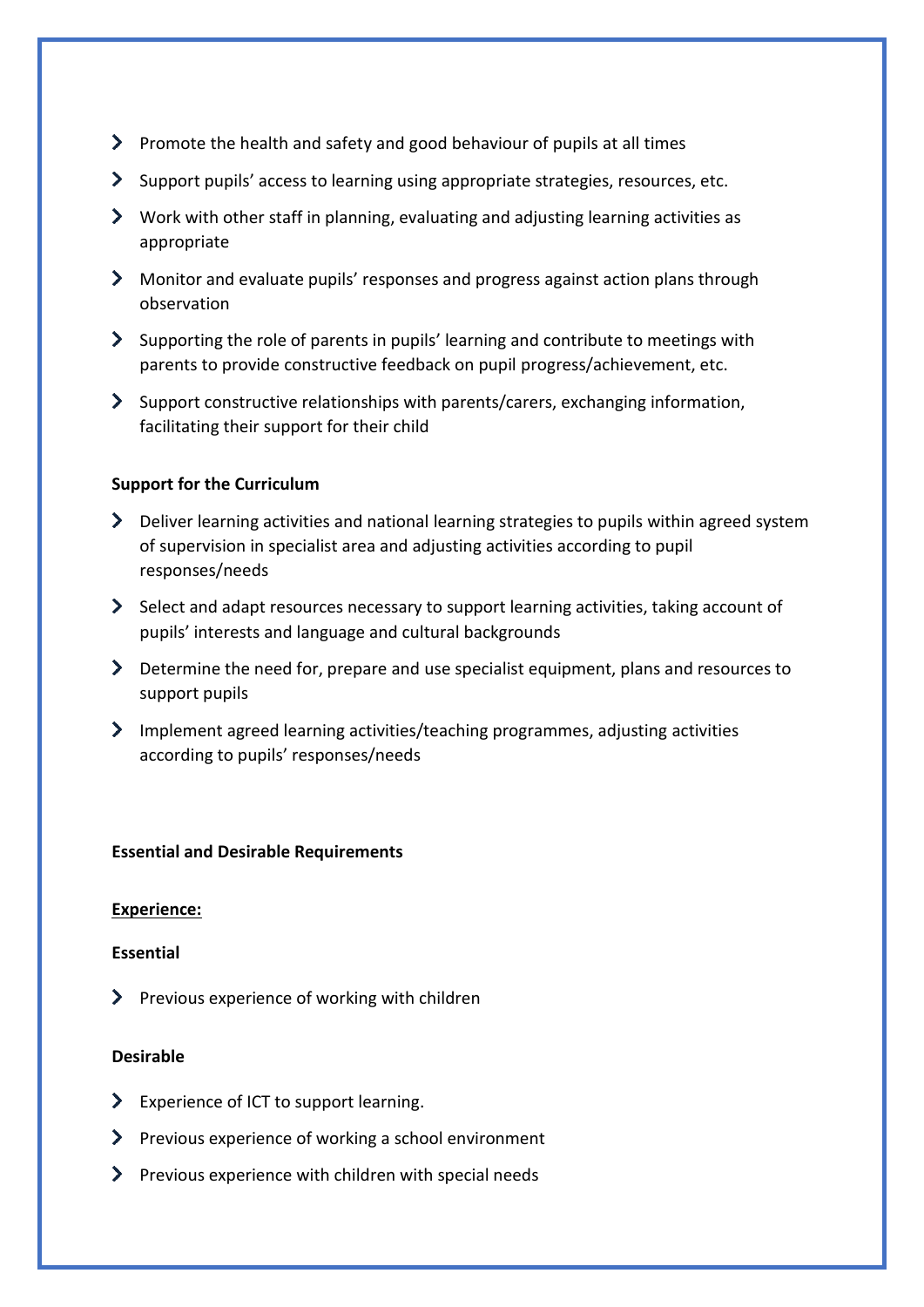# Qualifications:

# **Essential**

- Numerate GCSE (A-C, including maths and English) or equivalent
- Literate GCSE (A-C, including maths and English) or equivalent
- Willingness and ability to obtain and/or enhance qualification and training for development in the post as and when appropriate

# **Desirable**

- $\blacktriangleright$  First aid certificate
- $\blacktriangleright$  At least 3 GCSE's

# **Evidence**

- > Application Form
- > Certificates

# Knowledge/Skills:

#### **Essential**

- Excellent written and verbal communication skills
- $\blacktriangleright$  Issues relating to the safeguarding and welfare of children.
- S Excellent communication and listening skills
- Confidence in working with standard computer packages (word processing, email and spreadsheets) and supporting students in the use of ICT
- Ability to prioritise and manage own workload to meet appropriate deadlines
- S Efficient and effective organisational skills
- $\blacktriangleright$  Ability to relate to children in a pleasant and sympathetic manner and to recognise potential child safeguarding issues
- Understanding of child safeguarding procedures.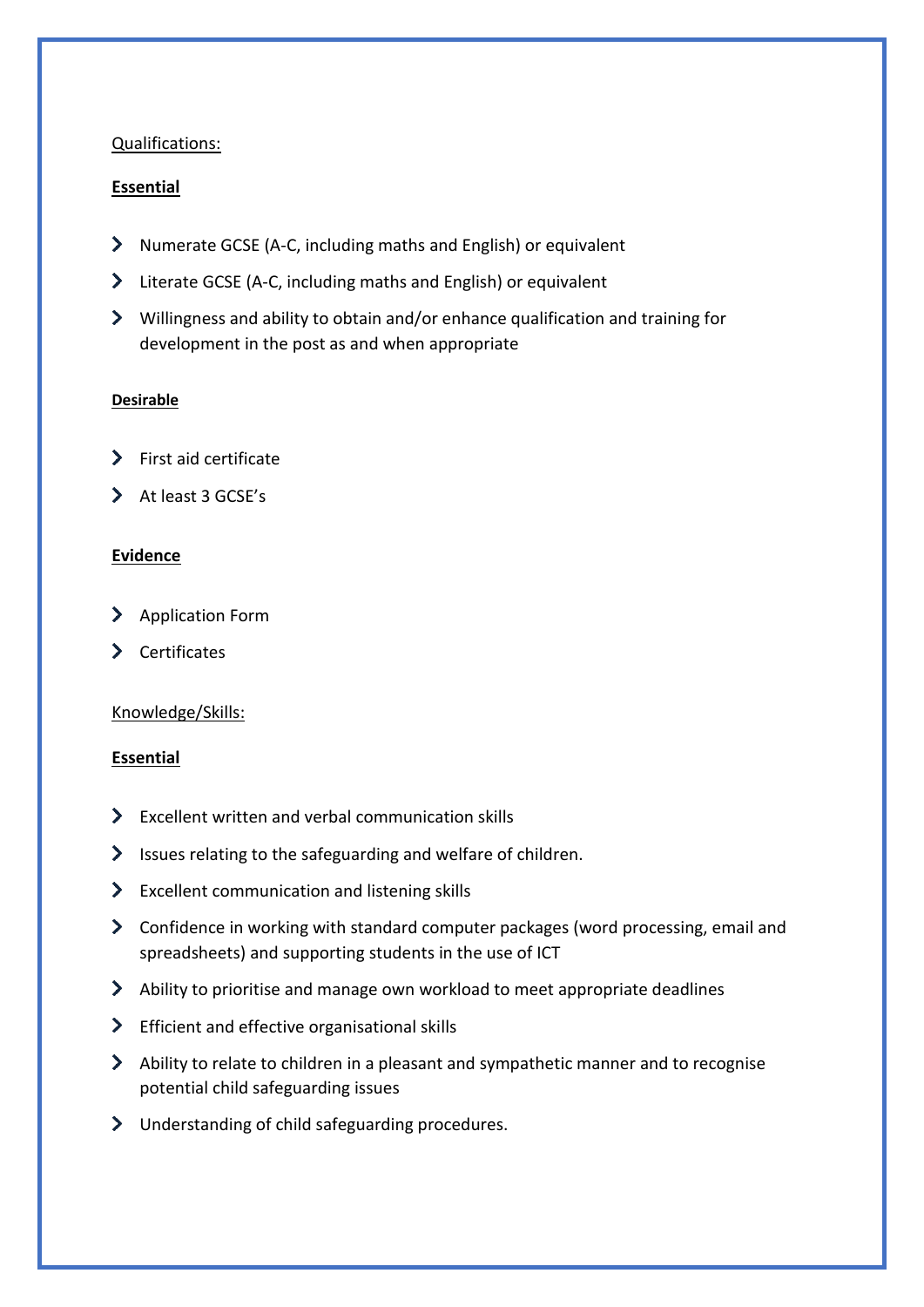# **Desirable**

- S Current educational issues and barriers to learning
- > Basic understanding of how to teach literacy and numeracy
- In Knowledge of general school policies and procedures

## **Evidence**

- > Application Form
- $\sum$  Interview
- > References

# Personal Qualities:

# **Essential**

- $\sum$  Excellent interpersonal skills
- $\blacktriangleright$  An ability to establish positive relationships with pupils and parents
- Commitment to teamwork and establishing positive professional relationships
- > Efficient and effective organisational skills
- Sound judgement, tolerance, and respect of others
- > Confident and enthusiastic
- $\sum$  Reliable
- > Used to working on own initiative
- $\blacktriangleright$  Flexible and adaptable

#### **Evidence**

- > Letter
- > Interview
- > References